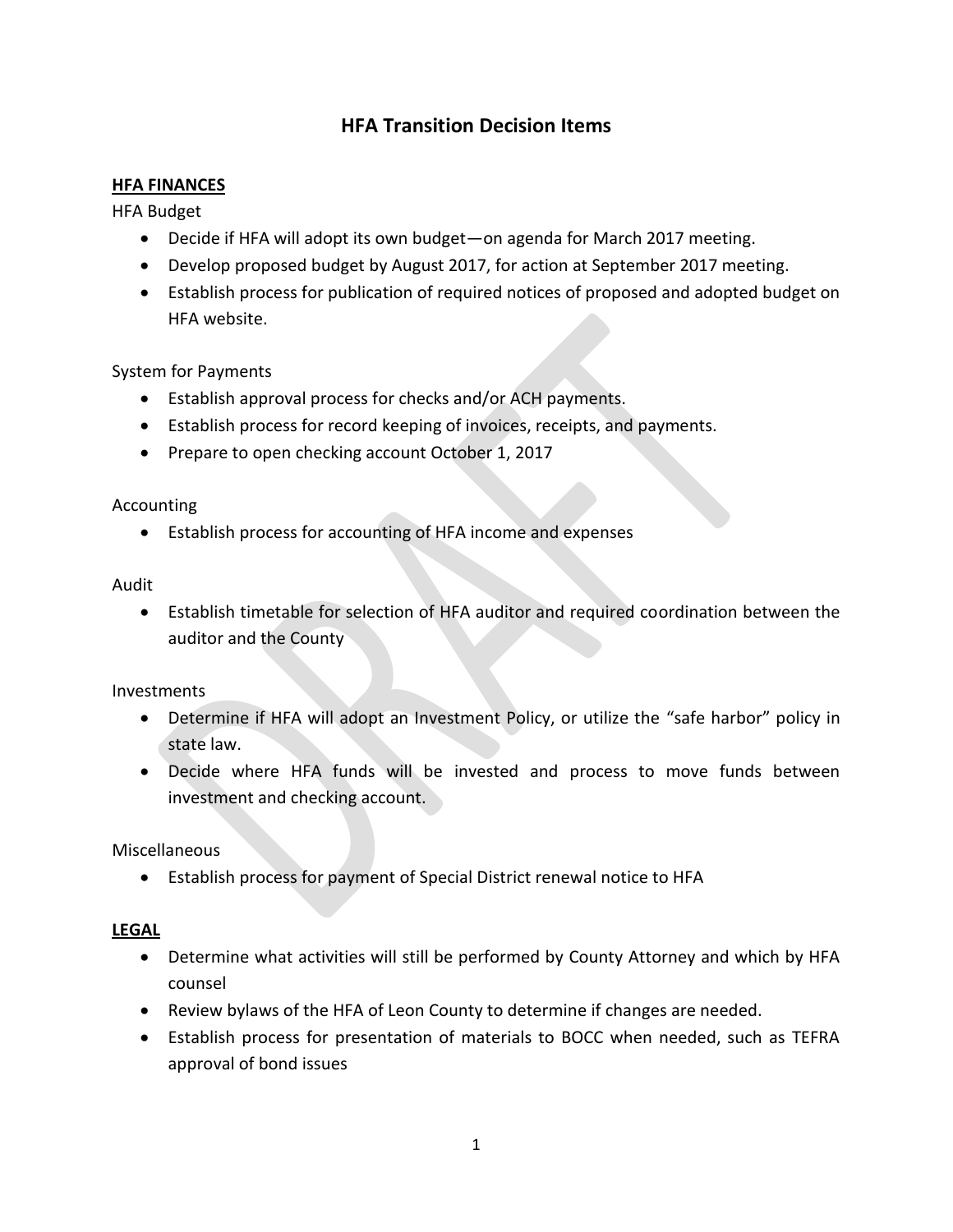# **HFA PROGRAMS**

Old Down Payment Assistance Loans

 Establish process for County staff to notify HFA when funds are received and for transmission of check and information on loan to the HFA

Land Parcels

- As the HFA does not own the land, determine if current process with County Real Estate Division can continue as-is.
- Establish process for payment of property maintenance.

Escambia HFA Home Ownership Program

- Determine ongoing role of County staff in fielding questions from public, program marketing, and quarterly reports.
- Establish process for County staff to notify HFA when funds are received, and for transmission of check and information to the HFA.
- Discuss options with Escambia HFA.

Multi-Family Bond Issues and Local Government Contributions

- Establish process for County staff to notify HFA when funds are received, and for transmission of check and information to the HFA.
- Determine to whom monitoring reports are to be sent.
- Establish process for delivery and review of applications.

Emergency Repair Program

 Draft contract with County for program, including process for selection of recipients, allowable expenditures, and required documentation for payments.

# **HFA Communications and Website**

- Establish process for drafting and presentation of annual report to BOCC
- Determine if HFA will utilize its own website or continue to utilize County website.
- Establish process for coordination with County webmaster, if County to maintain the HFA official website.